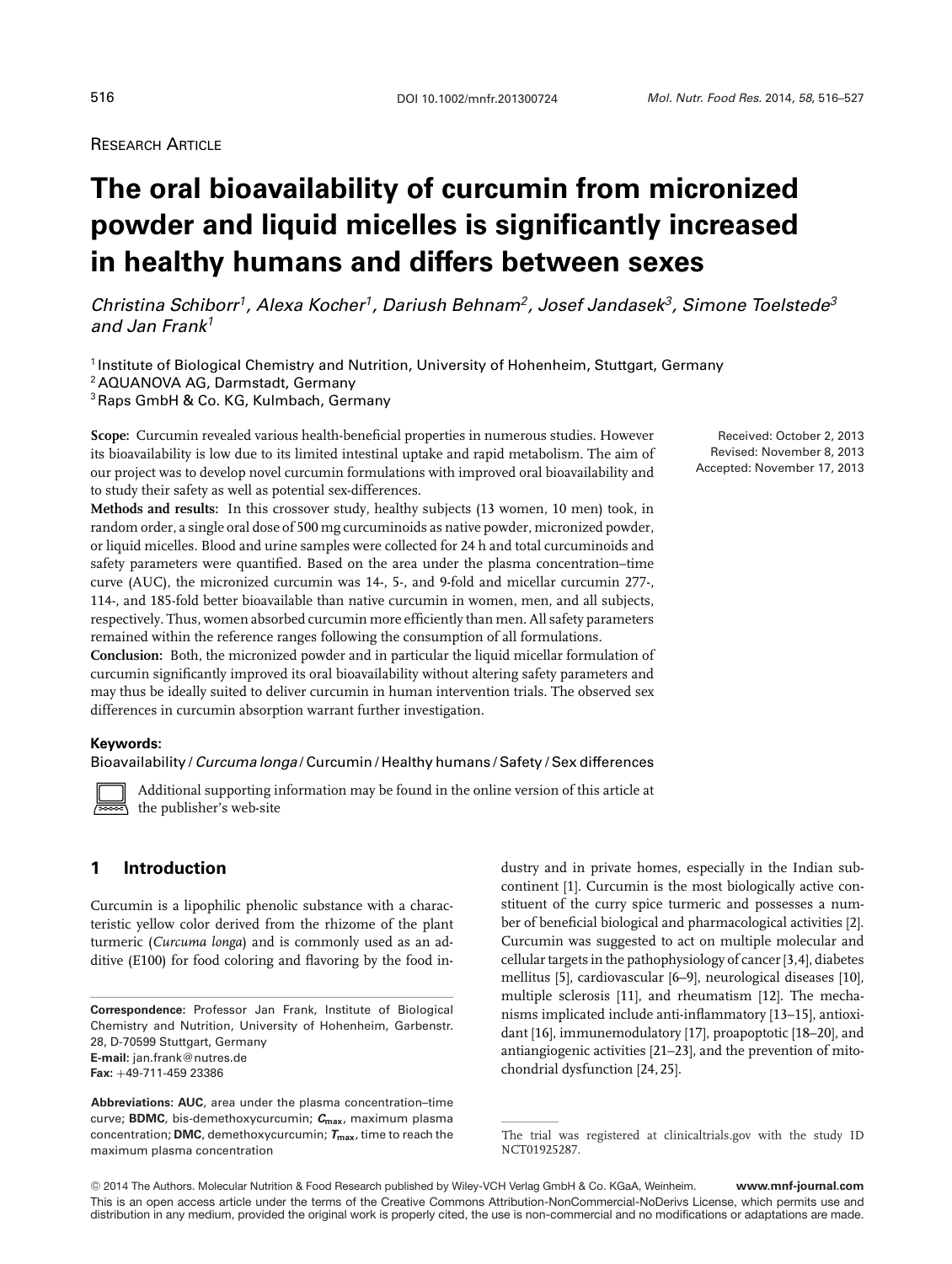Although these data indicate beneficial effects of curcumin in the context of various diseases, its low systemic bioavailability hinders its clinical development [26]. Curcumin is biotransformed, predominantly in the liver, to dihydrocurcumin and tetrahydrocurcumin and these metabolites are converted to mono-glucuronidated conjugates. Curcumin-, dihydrocurcumin-, and tetrahydrocurcuminglucuronides, as well as tetrahydrocurcumin are the major metabolites of curcumin in vivo [27]. In humans, due to its fast metabolic turnover in the liver and intestinal wall, blood concentrations of curcumin are low and tissue distribution is limited following oral dosing [28–36]. Maximum plasma curcumin concentrations in humans, even upon intake of doses as high as 10 or 12 g curcumin, remain in the low nanomolar range (<160 nmol/L) [30].

In consideration of the potent health-beneficial properties of curcumin, researchers have tried to increase the uptake and retention of the phytochemical in the body. A number of different strategies, such as the inhibition of curcumin metabolism with adjuvants and novel solid and liquid oral delivery systems, have been investigated for their potential to enhance the biological availability of curcumin [28, 37–41]. Pharmacokinetic data for novel oral delivery systems, namely the concomitant administration of the adjuvant piperine with curcumin and the application of crystalline curcumin in a micronized form, have been published recently and suggest an ∼20- and ∼28-fold increase in bioavailability (based on area under the plasma concentration–time curve (AUC)) compared to native curcumin, respectively [28, 39].

As the extent to which a substance can be absorbed depends on its solubility in the aqueous phase of the digestive fluids, we aimed at testing two different strategies, namely micellation and micronization, to enhance the aqueous solubility of curcumin. Both micronization and micellar formulation are common methods employed to enhance the bioavailability of drugs [42]. Curcumin was thus incorporated into a micronized powder or liquid micelles and its absorption and excretion kinetics were investigated in a single-blind crossover study with healthy female and male subjects. A particular aim of our project was to investigate potential sex differences in curcumin absorption and the safety of the novel curcumin formulations in healthy humans.

# **2 Subjects and methods**

#### **2.1 Curcumin formulations**

The native curcumin powder (Jupiter Leys, Cochin, Kerala State, India) used in all formulations contained 82% curcumin, 16% demethoxycurcumin (DMC), and 2% bisdemethoxycurcumin (BDMC). The curcumin micronisate was produced by RAPS GmbH & Co. KG (Kulmbach, Germany) using their "concentrated powder form" technology [43] by mixing 25% curcumin powder with 58.3% triacetin and 16.7% panodan (E472e) and spraying the solution onto

the porous excipient silicon dioxide. The resulting curcumin micronisate contained 17.2% curcumin powder, which is equivalent to 14.1% curcumin. Curcumin micelles were composed of 7% curcumin powder (equivalent to 6% curcumin) and 93% Tween-80 (Kolb, Hedingen, Switzerland) and manufactured by AQUANOVA AG (Darmstadt, Germany). All percentages refer to weight.

#### **2.2 Subjects**

Twenty-three healthy subjects (13 women, 19–28 years; 10 men, 20–28 years) with routine blood chemistry values within the normal ranges participated in this study (Table 1). Exclusion criteria were overweight (BMI > 30 kg/m<sup>2</sup>), metabolic and endocrine diseases, pregnancy, lactation, drug abuse, use of dietary supplements or any form of medication (with the exception of oral contraceptives), smoking, frequent alcohol consumption (>20 g ethanol/day), adherence to a restrictive dietary regimen, physical activity of more than 5 h/wk, participation in a clinical trial within the past 3 months prior to recruitment, or a known intolerance against curcuma. All subjects were asked to maintain their regular lifestyles and usual extent of physical activities during the study period. The study protocol was approved by the ethics committee of the State Medical Society of Baden-Württemberg, Germany, and was in conformance with the Declaration of Helsinki. Written informed consent was obtained from all participants before inclusion in the trial.

#### **2.3 Study design**

#### **2.3.1 Run-in phase**

The volunteers were asked to avoid foods containing curcumin, turmeric (*C. longa Linn.*), or curry for 1 wk prior to and throughout the entire study. To this end, a list of foods containing curcumin (E100) was provided. Compliance with these dietary restrictions was controlled by measuring concentrations of curcumin, DMC, and BDMC in fasting plasma samples and urine samples at baseline.

# **2.3.2 Intervention**

The study followed a single-blind crossover design with three study arms separated by  $\geq$ 1-wk washout periods. A standardized dinner was provided on the evening before the trial and standardized meals were provided during the entire day of the intervention (see Supporting Information Table 1). The curcumin formulations were administered in the morning after a 12 h overnight fast. All participants orally ingested in random order a single dose of 500 mg curcuminoids (containing 410 mg curcumin, 80 mg DMC, and 10 mg BDMC) as native powder, micronized powder, or liquid micelles mixed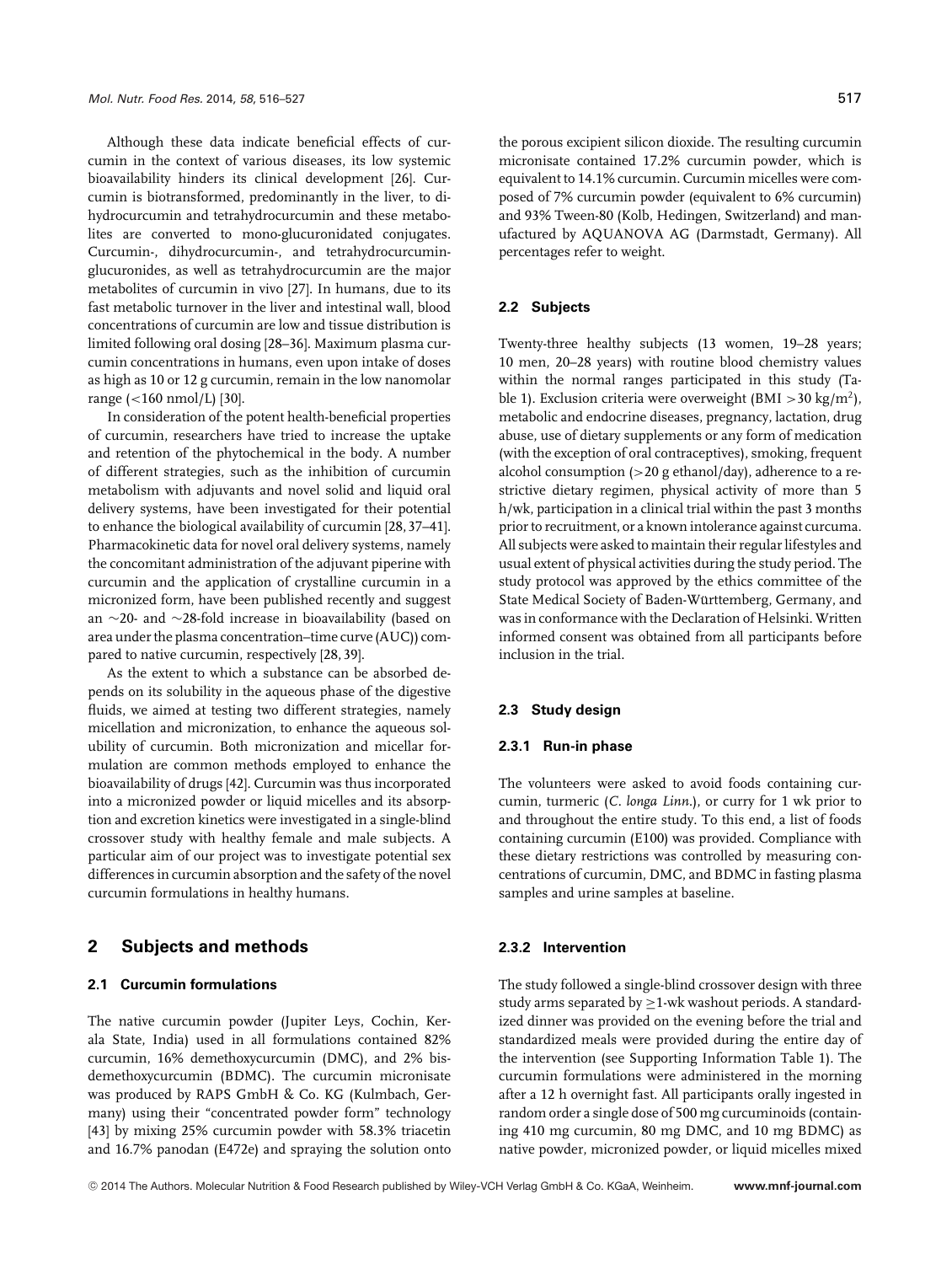| Variable                        | Women $(n = 13)$ | Men $(n = 10)$  | p-Value |
|---------------------------------|------------------|-----------------|---------|
| Age (years)                     | $23 \pm 3$       | $25 \pm 3$      | ns      |
| Body height (m)                 | $1.65 + 0.06$    | $1.76 \pm 0.06$ | 0.0019  |
| Body weight (kg)                | $57.1 + 3.1$     | $73.6 \pm 11.1$ | 0.0011  |
| BMI $\frac{kg}{m^2}$            | $21.1 \pm 1.5$   | $23.8 + 2.6$    | 0.0201  |
| Total cholesterol (mg/dL)       | $184 + 21.3$     | $178 + 37.0$    | ns      |
| LDL cholesterol (mg/dL)         | $112 \pm 20.3$   | $110 \pm 30.6$  | ns      |
| HDL cholesterol (mg/dL)         | $67 + 14.4$      | $52 + 9.6$      | 0.0086  |
| Triacylglycerols (mg/dL)        | $95 \pm 43.9$    | $97 + 47.3$     | ns      |
| Fasting plasma glucose (mg/dL)  | $82 \pm 11.4$    | $86 \pm 10.6$   | ns      |
| Haematocrit (%)                 | $43.5 \pm 2.4$   | $46.4 \pm 2.2$  | ns      |
| Blood Hb (g/dL)                 | $14 \pm 0.2$     | $16 \pm 0.7$    | 0.0119  |
| Systolic blood pressure (mmHg)  | $124 \pm 11.2$   | $131 \pm 13.3$  | ns      |
| Diastolic blood pressure (mmHg) | $75 \pm 6.8$     | $73 + 3.4$      | ns      |

**Table 1.** Baseline characteristics (mean  $\pm$  SD) of the participants at screening<sup>a)</sup>

a) Statistical differences between women and men were calculated by an unpaired Student's *t*-test.

into 50 g woodruff syrup. Water was available for consumption during the entire day and neither food nor water intake were restricted during meals. Blood samples were collected at: 0 (before curcumin ingestion), 0.5, 1, 1.5, 2, 4, 6, 8, and 24 h after the curcumin dose. Blood samples were drawn from an indwelling venous cannula. Urine was collected starting with the second voiding of the bladder during the 24-h period of the intervention day. Urine bottles (containing 30 mL of a 10% phosphoric acid solution) were exchanged just before (0), and then at 6, 12, and 24 h after curcumin intake. Urine volumes were recorded and 15 mL aliquots for each period were stored at −80°C until analyzed.

#### **2.3.3 Blood sampling and processing**

For the determination of plasma concentrations of curcumin, BDMC, and DMC, blood was collected in tubes containing EDTA (Sarstedt AG & Co, Nümbrecht, Germany), immediately centrifuged (1008  $\times$  *g*, 10 min, 4°C), and the obtained plasma samples were stored at −80°C until further analysis. For the analyses of total, LDL-, and HDL-cholesterol, triacylglycerols (TAG), and liver and kidney function markers (all analyses performed by the clinical laboratory Laborarzte Sindelfingen, Sindelfingen, Germany), and serum was obtained from blood sampled at the 0, 4, and 24 h time points.

# **2.4 HPLC analyses of curcumin, DMC, and BDMC in plasma and urine samples**

Curcuminoids were extracted using a modified method of Heath et al. [44]. Plasma and urine samples were thawed in the dark at room temperature. One milliliter plasma and  $10 \mu L$  10 N hydrochloric acid were pipetted into a test tube. Urine samples were adjusted to pH 4.5–5.0 with sodium hydroxide or hydrochloric acid, respectively, and 1 mL transferred into a test tube. To each plasma or urine sample,  $100 \mu L$  beta-glucuronidase type H-1 from Helix pomatia (3 mg/100 L in 0.1 M sodium acetate buffer; Sigma-Aldrich Chemie GmbH, Schnelldorf, Germany) were added and samples incubated at 37°C for 45 min. Plasma samples were extracted with 3 mL of extraction solvent (95% ethyl acetate and 5% methanol v/v) and inverted for 30 min. Urine samples were extracted with 3 mL of extraction solvent and vortex-mixed for 30 s. Samples were centrifuged at  $1008 \times g$  for 5 min at 4 $^{\circ}$ C and the supernatants transferred to clean glass tubes. The extraction was repeated twice with 3 mL extraction reagent and the pooled supernatants were evaporated to dryness using an RVC 2–25 CDplus centrifugal evaporator (Martin Christ Gefriertrocknungsanlagen GmbH, Osterode am Harz, Germany). The dried residue was dissolved in 150  $\mu$ L methanol, vortex-mixed for 30 s, left in the dark at room temperature for at least 10 min, and vortex-mixed again (20 s). The content of each test tube was transferred to an HPLC sample vial and 20  $\mu$ L injected into the HPLC system. Chromatographic separation was carried out on a Jasco X-LC system (3180MX, 3159AS, 3185PU; Gross Umstadt, Germany) using a Kinetex PFP column (150  $\times$  4.6 mm, 2.6 µm; Phenomenex, Aschaffenburg, Germany) and a mobile phase of 3.25% ACN, 61.75% methanol, and 35% deionized water (all by vol; adjusted to pH 3 with perchloric acid), which was delivered at a flow rate of 1.6 mL/min. The column temperature was maintained at 30°C and the analytes were quantified with a Jasco X-LC 3120FP Fluorescence Detector with excitation and emission wavelengths set at 426 and 536 nm. Curcuminoids were quantified against external standard curves. Curcumin (CAS # 458–37–7; purity ≥97.2%), DMC (CAS #22608-11-13; purity ≥98.3%), and BDMC (CAS # 24939-16-0; purity ≥99.4%) standards were obtained from Chromadex (Irvine, USA).

#### **2.5 Statistical analyses**

Statistical analyses were performed and the AUC was calculated using the software package GraphPad Prism 6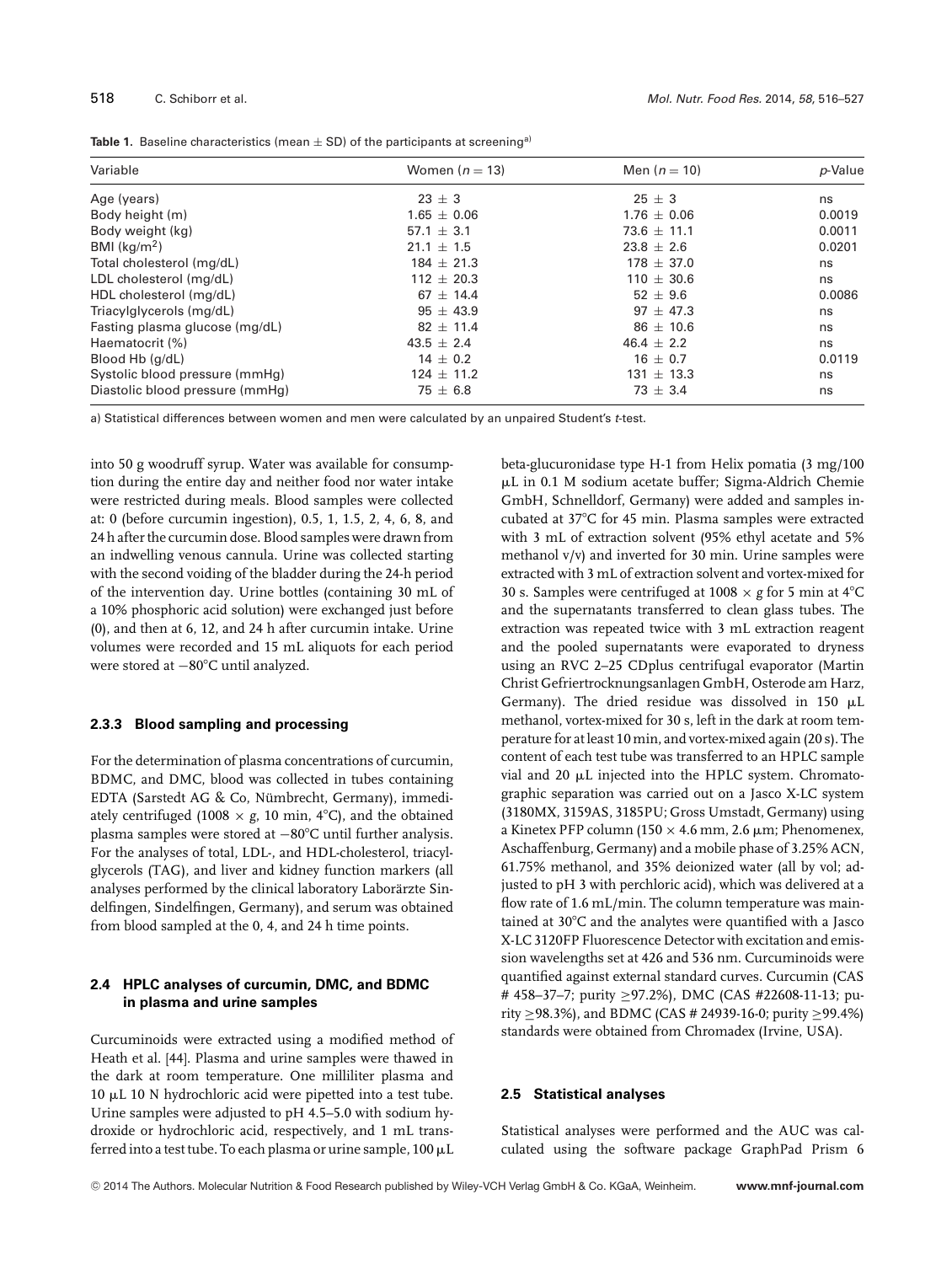|                                                                                                                                                                                                                                                                   | Curcumin                                       |                                   |                                                                                                                                                                                                                                  | <b>DMC</b>                                |                                          |                                                         | BDMC                               |                                                |                                                            |
|-------------------------------------------------------------------------------------------------------------------------------------------------------------------------------------------------------------------------------------------------------------------|------------------------------------------------|-----------------------------------|----------------------------------------------------------------------------------------------------------------------------------------------------------------------------------------------------------------------------------|-------------------------------------------|------------------------------------------|---------------------------------------------------------|------------------------------------|------------------------------------------------|------------------------------------------------------------|
|                                                                                                                                                                                                                                                                   | Women                                          | Men                               | ₹                                                                                                                                                                                                                                | Women                                     | Men                                      | ₹                                                       | Women                              | Men                                            | ₹                                                          |
| AUC <sup>b),c)</sup> (nmol/L · h)                                                                                                                                                                                                                                 |                                                |                                   |                                                                                                                                                                                                                                  |                                           |                                          |                                                         |                                    |                                                |                                                            |
| Native                                                                                                                                                                                                                                                            | 50.8<br>$50.8 \pm$                             | 68.9<br>$^{\rm +}$<br>84.8        | 115.6<br>$\overline{+}$<br>65.6                                                                                                                                                                                                  | 10.0<br>$10.1 \pm$                        | 5.4<br>$\overline{+}$<br>7.0             | 8.3<br>$\overline{+}$<br>8.7                            | 2.66<br>$\overline{+}$<br>3.22     | $\circ$<br>2.<br>$^+$<br>$\overline{3}$ .      | 24<br>$\overline{+}$<br>3.2                                |
| Micronisate                                                                                                                                                                                                                                                       | 288.2<br>$699.9 +$                             | 99.3<br>413.4 $\pm$               | 288.8<br>$\overline{+}$<br>582.7                                                                                                                                                                                                 | 115.7<br>$296.1 \pm$                      | 86.5<br>$\overline{+}$<br>174.9          | 119.3<br>$\overline{+}$<br>246.5                        | 13.90<br>$32.95 \pm$               | 5.4<br>$\overline{+}$<br>18.5                  | $13.3$<br>$16.2$<br>$\overline{+}$<br>27.4                 |
| Micelles                                                                                                                                                                                                                                                          | 4571.3<br>$14074.6 \pm$                        | 17.6<br>$\overline{+}$<br>9642.7  | 4547.5<br>$+$<br>12147.7                                                                                                                                                                                                         | 500.7<br>$\overline{+}$<br>1479.3         | 279.3<br>$+$<br>891.7                    | 507.3<br>$\overline{+}$<br>1223.8                       | 16.94<br>$\overline{+}$<br>43.92   | 9.0<br>$+$<br>27.7                             | $+$<br>37.3                                                |
| p For                                                                                                                                                                                                                                                             | $-0.0001$                                      |                                   |                                                                                                                                                                                                                                  | 0.0001                                    |                                          |                                                         | 0.0001                             |                                                |                                                            |
| formulation                                                                                                                                                                                                                                                       |                                                |                                   |                                                                                                                                                                                                                                  |                                           |                                          |                                                         |                                    |                                                |                                                            |
| p For sex                                                                                                                                                                                                                                                         | 0.0090                                         |                                   |                                                                                                                                                                                                                                  | 0.0003                                    |                                          |                                                         | 0.0336                             |                                                |                                                            |
| p For                                                                                                                                                                                                                                                             | 0.0034                                         |                                   |                                                                                                                                                                                                                                  | 0.0006                                    |                                          |                                                         | Ωů                                 |                                                |                                                            |
| formulation x                                                                                                                                                                                                                                                     |                                                |                                   |                                                                                                                                                                                                                                  |                                           |                                          |                                                         |                                    |                                                |                                                            |
| sex                                                                                                                                                                                                                                                               |                                                |                                   |                                                                                                                                                                                                                                  |                                           |                                          |                                                         |                                    |                                                |                                                            |
| $C_{\text{max}}$ (nmol/L)                                                                                                                                                                                                                                         |                                                |                                   |                                                                                                                                                                                                                                  |                                           |                                          |                                                         |                                    |                                                |                                                            |
| Native                                                                                                                                                                                                                                                            | $4.6 = 3.3$                                    | 9.7<br>$\overline{+}$<br>10.4     | 13.2<br>$\!+\!$<br>7.1                                                                                                                                                                                                           | 0.9                                       | $\frac{0}{1}$<br>$\overline{+}$          | $\frac{0}{1}$<br>$\overline{+}$                         | 0.19<br>$\overline{+}$<br>0.43     | 0.4<br>$\pm$<br>0.7                            | $^+$                                                       |
| Micronisate                                                                                                                                                                                                                                                       | $50.6 \pm 26.4$                                | 2.9<br>$\overline{+}$<br>28.4     | 24.3<br>$\overline{+}$<br>41.6                                                                                                                                                                                                   | 17.3<br>$+$ + 3.5<br>38.7                 | 13.1<br>$\overline{+}$<br>27.7           | 16.4<br>$\overline{+}$<br>$1.5$<br>34.5                 | 2.10<br>$5.46 \pm$                 | 2.7<br>$\overline{+}$<br>4.6                   | 8<br>0 2 1<br>0 2<br>$+$<br>0.5<br>5.1                     |
| Micelles                                                                                                                                                                                                                                                          | 1425.5<br>$3701.4 \pm$                         | 180.4<br>$\overline{+}$<br>2612.5 | Ņ<br>1408.<br>$\overline{+}$<br>3228.0                                                                                                                                                                                           | 195.0<br>$\overline{+}$<br>495.6          | 140.6<br>$\overline{+}$<br>358.8         | 184.3<br>$\overline{+}$<br>439.6                        | 6.23<br>$\overline{+}$<br>11.43    | 4.4<br>$\overline{+}$<br>8.9                   | $+$<br>10.4                                                |
| p For                                                                                                                                                                                                                                                             | < 0.0001                                       |                                   |                                                                                                                                                                                                                                  | 0.0001                                    |                                          |                                                         | < 0.0001                           |                                                |                                                            |
| formulation                                                                                                                                                                                                                                                       |                                                |                                   |                                                                                                                                                                                                                                  |                                           |                                          |                                                         |                                    |                                                |                                                            |
| p For sex                                                                                                                                                                                                                                                         | Su                                             |                                   |                                                                                                                                                                                                                                  | ns                                        |                                          |                                                         | ns                                 |                                                |                                                            |
| p For                                                                                                                                                                                                                                                             | 0.0314                                         |                                   |                                                                                                                                                                                                                                  | ns                                        |                                          |                                                         | ns                                 |                                                |                                                            |
| ×<br>formulation                                                                                                                                                                                                                                                  |                                                |                                   |                                                                                                                                                                                                                                  |                                           |                                          |                                                         |                                    |                                                |                                                            |
| sex                                                                                                                                                                                                                                                               |                                                |                                   |                                                                                                                                                                                                                                  |                                           |                                          |                                                         |                                    |                                                |                                                            |
| $T_{\text{max}}$ (h)                                                                                                                                                                                                                                              |                                                |                                   |                                                                                                                                                                                                                                  |                                           |                                          |                                                         |                                    |                                                |                                                            |
| Native                                                                                                                                                                                                                                                            | $7.6 \pm 7.9$<br>$7.7 \pm 5.0$                 | $\circ$ $\sim$<br>თ<br>$7.5 \pm$  | 8.2<br>$\overline{+}$<br>$7.80 - 1.5$                                                                                                                                                                                            | 3.4<br>$3.9 +$<br>1.4                     | 2.9<br>$\overline{+}$<br>$3.7$<br>$-2.8$ | 3.1<br>$\overline{+}$<br>$3.\overline{8}$               | 0<br>0<br>0<br>0<br>0<br>$2.0 +$   | $\frac{1}{1}$<br>$\overline{+}$<br>2.0         | $\overline{1}$ . O<br>$\overline{+}$<br>$20.72$<br>$21.72$ |
| Micronisate                                                                                                                                                                                                                                                       |                                                | $10.4 \pm$                        | 6.4<br>$+$ $+$                                                                                                                                                                                                                   | 0.5                                       | 0.4<br>$+ +$                             | $0.\overline{4}$<br>$\overline{+}$<br>$\frac{0}{1}$ . 0 | $\overline{+}$<br>$1.\overline{5}$ | 0.4<br>$\!$ $\!$ $\!$ $\!$<br>$\overline{1}$ . | $0.5$<br>0.4<br>$+$ $+$                                    |
| Micelles                                                                                                                                                                                                                                                          | $\pm 0.4$<br>$\overline{1}$ .                  | 4<br>$\frac{0}{+}$<br>1.2         | 0.4                                                                                                                                                                                                                              | 0.4<br>$\overline{+}$<br>$0.\overline{9}$ | 0.4<br>$\frac{1}{2}$                     | $\overline{+}$                                          | $\overline{+}$<br>1.2              | $0.\overline{3}$<br>$+$<br>1.3                 |                                                            |
| p For                                                                                                                                                                                                                                                             | 0.0001                                         |                                   |                                                                                                                                                                                                                                  | < 0.0001                                  |                                          |                                                         | 0.0025                             |                                                |                                                            |
| formulation                                                                                                                                                                                                                                                       |                                                |                                   |                                                                                                                                                                                                                                  |                                           |                                          |                                                         |                                    |                                                |                                                            |
| p For sex                                                                                                                                                                                                                                                         | ns                                             |                                   |                                                                                                                                                                                                                                  | Ωů                                        |                                          |                                                         | Ωu                                 |                                                |                                                            |
| p For                                                                                                                                                                                                                                                             | ns                                             |                                   |                                                                                                                                                                                                                                  | ns                                        |                                          |                                                         | ns                                 |                                                |                                                            |
| ×<br>formulation                                                                                                                                                                                                                                                  |                                                |                                   |                                                                                                                                                                                                                                  |                                           |                                          |                                                         |                                    |                                                |                                                            |
| sex                                                                                                                                                                                                                                                               |                                                |                                   |                                                                                                                                                                                                                                  |                                           |                                          |                                                         |                                    |                                                |                                                            |
|                                                                                                                                                                                                                                                                   | men for the curcumin micronisate intervention. |                                   | a) Two-way ANOVA was performed using the software package GraphPad Prism 6 for Mac OS X (version 6.0b; GraphPad Software, Inc.) to evaluate effects attributed to curcumin<br>formulation and to sex. The number of observations |                                           |                                          |                                                         |                                    |                                                |                                                            |
| b) AUC, area under the plasma concentration time curve; C <sub>max</sub> , maximum plasma concentration; T <sub>max</sub> , time to reach C <sub>max</sub> .<br>c) AUC was computed using the software package GraphPad Prism 6 for Mac OS X (version 6.0b; Graph |                                                |                                   |                                                                                                                                                                                                                                  |                                           |                                          |                                                         |                                    |                                                |                                                            |

*Mol. Nutr. Food Res.* 2014, *58*, 516–527 519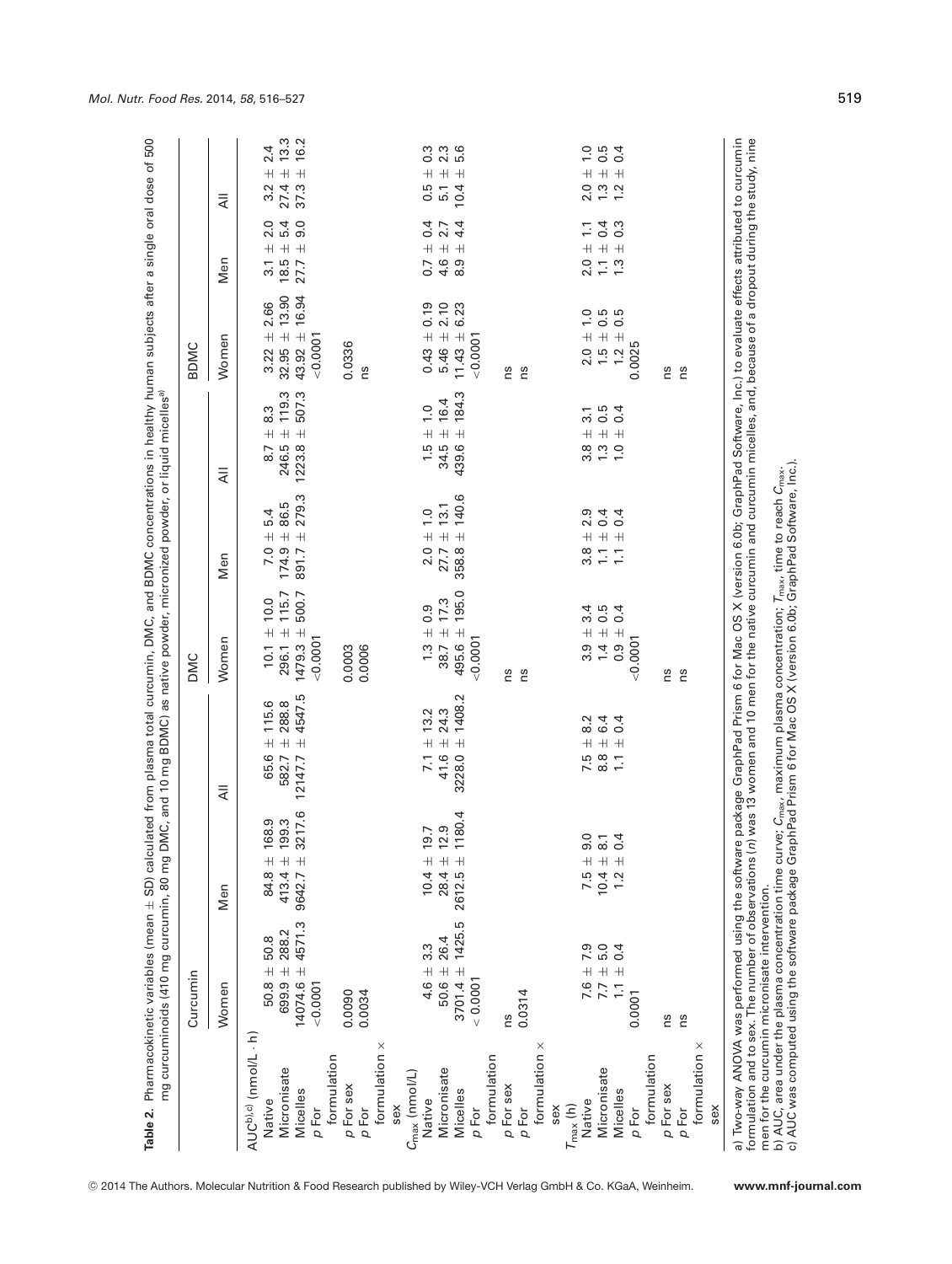

**Figure 1.** Mean (± SEM) total plasma curcumin (A, B), DMC (C, D), and BDMC (E, F) concentrations (nmol/L) following the ingestion of a single oral dose of 500 mg curcuminoids (410 mg curcumin, 80 mg DMC, 10 mg BDMC) as native (dots), micronisate (squares), or micelles (triangles) in women (*n* = 13) and men (*n* = 10). The small inserts show the comparisons between native and micronized curcumin only.

for Mac OS X (version 6.0c; GraphPad Software, Inc., La Jolla, CA, USA). Differences between baseline characteristics (Table 1) in women and men were calculated by an unpaired Student's *t*-test. The effects of the different curcumin formulations and sex on absorption kinetics (Table 2) were analyzed by a two-way ANOVA. Differences between baseline (0 h) and the following time points among the three treatment groups were tested for significance by repeated measures ANOVA. Differences were considered significant at *p* < 0.05. Reported values are arithmetic means with SD or SEM, as indicated.

## **3 Results**

#### **3.1 Baseline characteristics of the participants, safety parameters, and adverse effects**

Routine blood chemistry values were within the normal ranges for all subjects at baseline (Table 1). Mean systolic blood pressure in males was slightly higher than the normal range, but was accepted because it is unlikely to affect absorption and excretion kinetics. All participants were within the normal range for BMI and blood lipids. Men, compared with women, had a significantly higher BMI, lower fasting serum HDL cholesterol concentrations as well as higher blood hemoglobin concentrations at the time of screening (Table 1). Serum lipids and biomarkers of liver and kidney function were all within normal ranges at baseline as well as 4 and 24 h after the administration of the different curcumin formulations and no significant differences were observed between groups (Supporting Information Table 2). The following adverse effects were reported after the intake of native curcumin: flatulence (one man), stomach ache (one man), and yellowish stool (one man); of micronized curcumin: yellowish diarrhea (one woman), yellowish stool (one man and one woman), and an increase of the stool volume (one woman); and of curcumin micelles: mild nausea (seven women, three men), vomiting (one woman), mild fatigue (one woman), mild headache (one woman), mild stomachache (one woman), and incidental regurgitation (one woman).

#### **3.2 Plasma total curcumin, DMC, and BDMC**

Curcumin, DMC, or BDMC were not detected in any of the baseline fasting plasma samples. Maximum plasma total curcumin, DMC, and BDMC concentrations (maximum plasma concentration  $(C_{\text{max}})$ ) and their respective AUC were significantly higher after the consumption of curcumin micronisate and micelles than native curcumin (Fig. 1). A significant gender effect was observed for AUC; women had significantly higher plasma AUC than men for all three curcuminoids, with the only exception of total plasma curcumin AUC for native curcumin, which was numerically higher due to the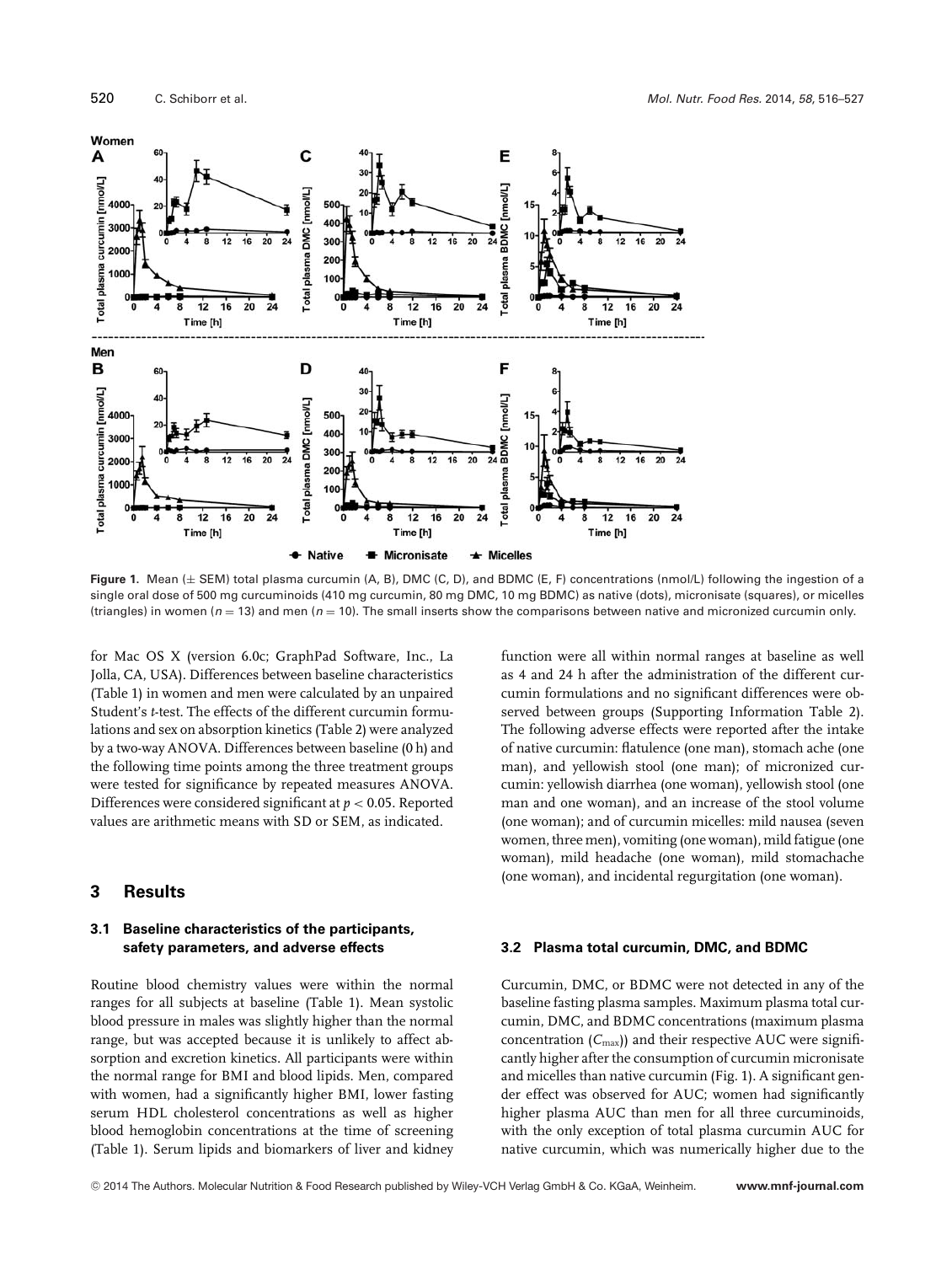|                                | Curcumin          |                     |                   | DMC                |                  |                   | <b>BDMC</b>      |               |               |
|--------------------------------|-------------------|---------------------|-------------------|--------------------|------------------|-------------------|------------------|---------------|---------------|
|                                | Women             | Nen                 |                   | Women              | Men              |                   | Women            | Men           |               |
| Native                         | $7.0 \pm 4.9$     | $4.0 \pm 2.6$       | $5.1 + 3.3$       | $6.1 \pm 7.1$      | $2.5 \pm 3.2$    | $3.5 \pm 3.4$     | $1.0 \pm 0.9$    | $0.4 \pm 0.2$ | $0.6 \pm 0.6$ |
| Micronisate                    | $95.4 \pm 57.1$   | œ<br>$33.4 \pm 15.$ | $70.6 \pm 54.3$   | $67.3 + 58.6$      | $20.5 \pm 12.7$  | $51.4 \pm 54.0$   | $5.8 \pm 2.6$    | $2.0 + 0.6$   | $4.2 \pm 2.6$ |
| Micelles                       | $961.5 \pm 267.8$ | $503.7 \pm 223.0$   | $753.4 \pm 336.6$ | $301.1 \pm 68.5$   | $122.9 \pm 62.4$ | $217.8 \pm 113.4$ | $9.0 + 4.0$      | $4.8 \pm 1.9$ | $7.1 + 3.8$   |
| p For formulation<br>p For sex | 0.0001<br>0.0001  |                     |                   | 0.0001<br>< 0.0001 |                  |                   | 0.0001<br>0.0007 |               |               |

**Table 3.** Cumulative urinary excretion of curcumin, DMC, and BDMC (nmol/g creatinine; mean

 $\overline{\sigma}$ 

Table 3. Cumulative urinary excretion

curcumin, DMC,

and

 $\overline{+}$ 

mean

BDMC (nmol/g creatinine;

SD) over 24 h in subjects consuming a single oral dose of

subjects consuming

 $\equiv$  $\overline{a}$ 24 over GD)

 $\frac{1}{\sigma}$ 

dose

oral

a single

large interindividual differences in absorption of native curcumin in men (Table 2). The relative systemic availability of curcumin, as determined by comparing the plasma AUC, was 14, 5, and 9 times higher in women, men, and all subjects, respectively, after ingestion of curcumin micronisate, and 277-, 114-, and 185-fold higher, respectively, following the ingestion of curcumin micelles compared to the native form (Table 2). Relative to native curcumin, C<sub>max</sub> following micronisate ingestion were 11-, 3-, and 6-fold higher in women, men, and all subjects, respectively, and 806-, 251-, and 453-fold higher after ingestion of curcumin micelles. The micelles, but not the micronisate, significantly reduced the time to reach the maximum plasma concentration  $(T_{\text{max}})$  for all three curcuminoids in women and men (Table 2). No sex differences were observed for any of the curcuminoids with respect to  $C_{\text{max}}$  or  $T_{\text{max}}$  (Fig. 1 and Table 2).

## **3.3 Urinary excretion of curcumin, DMC, and BDMC**

Cumulative urinary excretion of total curcumin, DMC, and BDMC over 24 h was significantly increased following the consumption of curcumin micronisate and micelles compared to native curcumin and both the formulation and sex significantly affected curcumin excretion (Table 3). The excretion of all three curcuminoids was approximately two to three times higher in women than men (Table 3). The mean percentages of the oral curcumin dose recovered as total curcumin in the 24 h urine samples of all subjects  $(n = 23)$  were  $0.002 \pm 0.012$ ,  $0.007 \pm 0.005$ , and  $0.151 \pm 0.082$ % for native, micronized, and micellar curcumin, respectively.

# **4 Discussion**

Curcumin and related curcuminoids are potent agents in cell culture and animal models, but have so far shown limited biological potency in clinical trials when administered as native compounds [29, 33–35]. This discrepancy is largely attributed to their low oral bioavailability, which results from their poor solubility in the aqueous phase of the digestive fluids, and their rapid intestinal and hepatic metabolism and urinary excretion [2]. We therefore developed two novel curcumin formulations and aimed at testing their absorption kinetics in healthy women and men.

We investigated the relative bioavailability of curcumin from the micronisate and micelles, compared to the native phytochemical, in a single-dose experiment by measuring the peak blood concentration  $(C_{\text{max}})$ , the time to reach the peak concentration  $(T_{\text{max}})$ , and the AUC. The AUC is the most reliable measure of the biological availability because it takes into account the entire response over time, whereas *C*max, which is used by some researchers to describe the "foldincrease in bioavailability," measures only one point in time and is therefore less robust [45].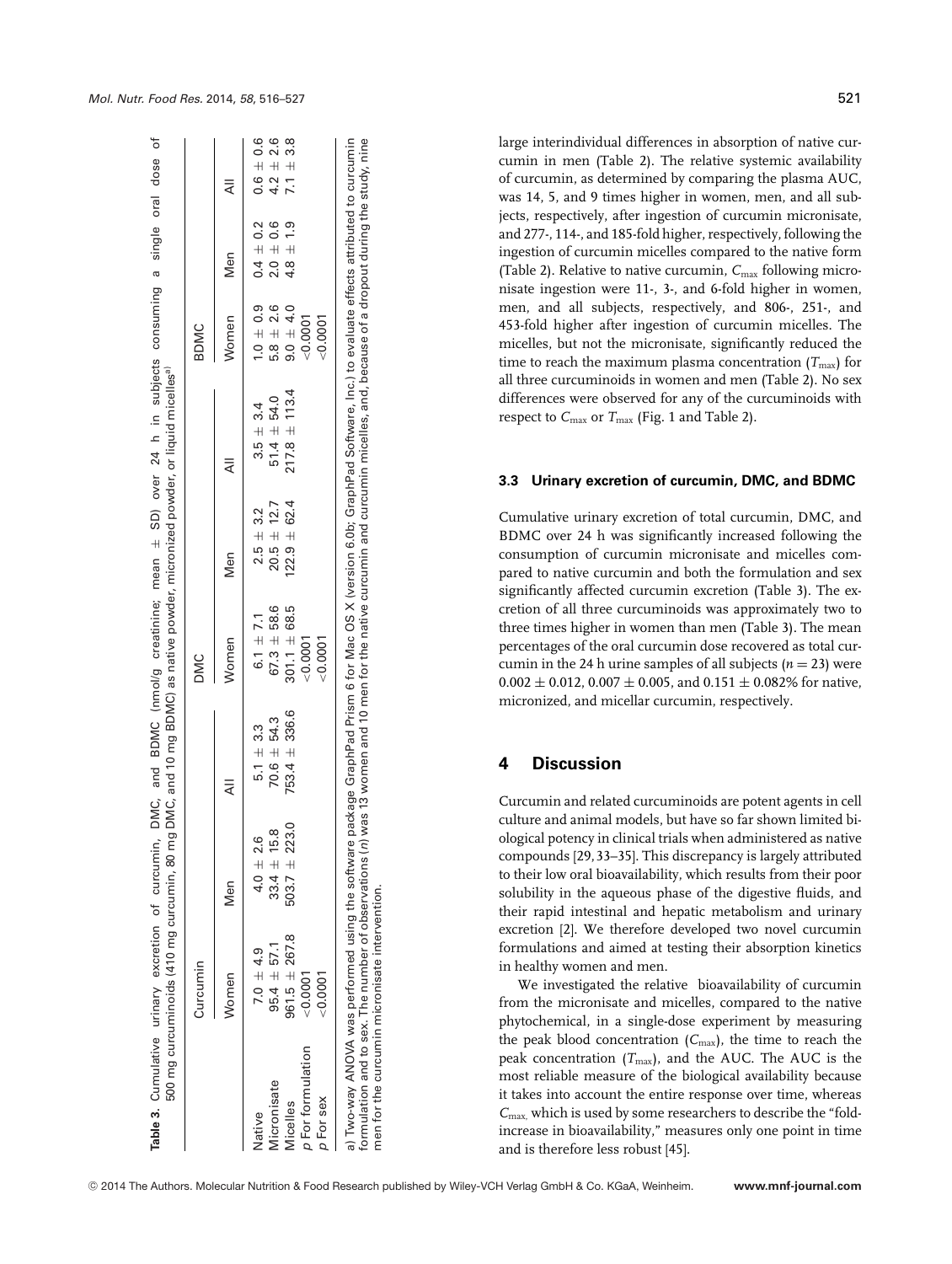|                                                           | Table 4. Human trials reporting pharmacokinetic data for native curcumin                      |                   |                                                              |                                                                              |                                              |                                                                                                                                                                                   |                                   |                                                                     |                                                                                                                     |                                    |
|-----------------------------------------------------------|-----------------------------------------------------------------------------------------------|-------------------|--------------------------------------------------------------|------------------------------------------------------------------------------|----------------------------------------------|-----------------------------------------------------------------------------------------------------------------------------------------------------------------------------------|-----------------------------------|---------------------------------------------------------------------|---------------------------------------------------------------------------------------------------------------------|------------------------------------|
| population<br>Study                                       | Source                                                                                        | subjects<br>No.of | Dose (g)                                                     | $T_{\sf max}$ a)<br>$\widehat{\epsilon}$                                     | (mmol/L)<br>$\mathcal{C}_{\mathsf{max}}$     | $(nmol/L \times h)$<br><b>AUC</b>                                                                                                                                                 | CUR analysis                      | excretion<br>(nmol/L)<br>Urinary                                    | Comments                                                                                                            | Ref.                               |
| Single oral dose experiments<br>Healthy                   | Capsules of pure                                                                              | $\overline{0}$    | $\sim$                                                       | $\overline{\phantom{0}}$                                                     | $16 \pm 14$                                  | $\overline{1}$                                                                                                                                                                    | Free                              | $\frac{d}{d}$ .                                                     |                                                                                                                     | $[28]$                             |
| subjects<br>subjects<br>Healthy                           | Capsules of powder<br>curcumin powder<br>(curcumin, 75%;<br>BDMC, 2%)<br>DMC, 23%;<br>extract | 12                | $\overline{10}$<br>$\approx$                                 | $7 + 0.4$<br>7 ± 0.8                                                         | $6162 + 3176$<br>$8415 \pm 1629$             | $95906 \pm 10261$<br>$72127 \pm 8062$                                                                                                                                             | curcuminb)<br>curcuminb)<br>Total | n. d.<br>d<br>c                                                     | plasma of only one<br>after the ingestion<br>Free curcumin was<br>subject (30 min.<br>detected in the               | $[30]$                             |
| subjects<br>Healthy                                       | powder extract<br>standardized<br>Capsules of a                                               | 24                |                                                              | р<br>О                                                                       |                                              | d.<br>c                                                                                                                                                                           | curcumin<br>Free                  |                                                                     | serum of subjects<br>of the 10 g dose)<br>No curcumin was<br>detected in the                                        | $[32]$                             |
|                                                           | (curcumin, 75%;<br>BDMC, 2%)<br>DMC, 23%;                                                     |                   | 5 – 2 4 6 8<br>$\overline{10}$<br>12                         | <del>o o o o o</del><br>cicicita                                             | dididididi<br>EEEEE<br>p. d<br>156<br>137    | $\begin{array}{ccc}\n\hline\n\bullet & \bullet & \bullet & \bullet & \bullet \\ \hline\n\bullet & \bullet & \bullet & \bullet & \bullet \\ \hline\n\end{array}$<br>n. d.<br>n. d. |                                   | dididididididididi.<br>EEEEEEE<br>n. d.                             | administered 0.5-8<br>administered 10 or<br>g. Low levels of<br>detected in two<br>curcumin were<br>subjects<br>12g |                                    |
| Long-term experiments<br>patients<br>Colorectal<br>cancer | curcuma extract<br>(curcumin, 90%;<br>DMC, 10%)<br>Capsules of                                | $\frac{5}{2}$     | 0.180 for four<br>months<br>0.072<br>0.108<br>0.144<br>0.036 | $\frac{d}{d}$<br>$\vec{a}$ .<br>$\overline{\phantom{a}}$ .<br>n. d.<br>n. d. | ਹਿੰਹ ਹੋ ਹੋ<br>ਹਿੰਹ ਹੋ ਹ                      | tititi<br>tititi<br>n. d.<br>$\vec{c}$                                                                                                                                            | curcumin<br>Total                 | tititi<br>tititi<br>n. d.<br>n. d.                                  | 144-519 and 64-1054<br>nmol curcumin/g<br>respectively, in<br>day 29 feca<br>dried feces,<br>samples of             | [29]                               |
| precancerous<br>Patients with<br>lesions                  | Capsules of<br>curcumin<br>(99.3%)                                                            | 25                | 8 for three<br>months<br>4<br>$\circ$                        | $2 \pm 0.6$<br>$2 \pm 1.73$<br>$2 \pm 0.35$                                  | $1770 \pm 1870$<br>$510 + 110$<br>$630 + 60$ | $13740 + 5630$<br>$2550 \pm 1760$<br>$4800 + 4490$                                                                                                                                | curcumin<br>Free                  | n. d.<br>$\begin{array}{c} \mathtt{d} \\ \mathtt{c} \end{array}$ is | consuming 0.144<br>or 0.180 g/day<br>curcumin<br>patients                                                           | $\begin{bmatrix} 31 \end{bmatrix}$ |

522 C. Schiborr et al. *Mol. Nutr. Food Res.* 2014, *58*, 516–527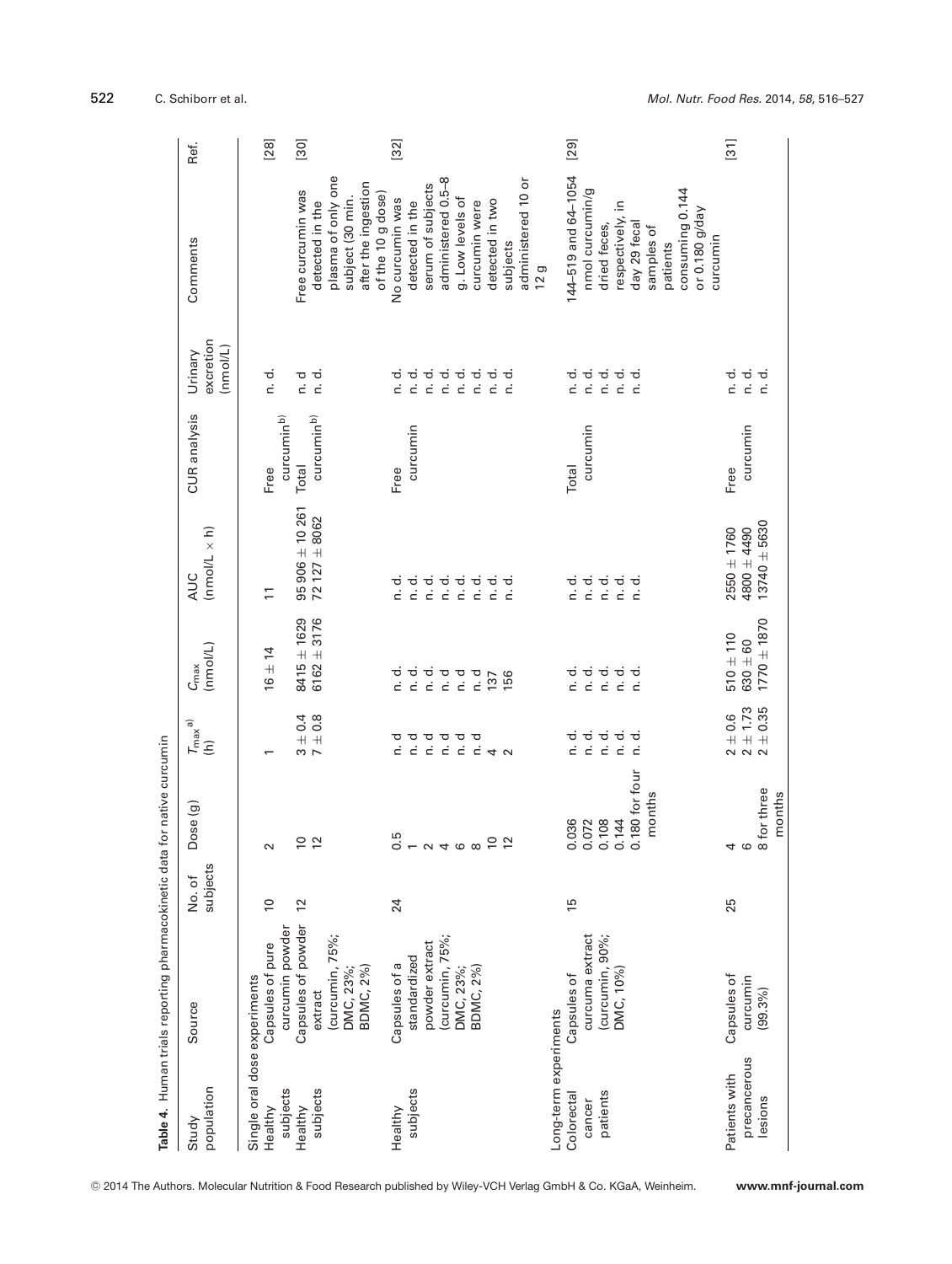| population<br>Study                                                                                     | Source                                                                                                                                       | subjects<br>No. of | Dose (g)                                        | $T_{\rm max}$ a)<br>$\widehat{\epsilon}$       | (nmol/L)<br>$C_{\text{max}}$                | $(mmol/L \times h)$<br><b>AUC</b>              | CUR analysis      | excretion<br>(nmol/L)<br>Urinary                                                                                                            | Comments                                                                                                                                                                                                                                                                                    | Ref.   |
|---------------------------------------------------------------------------------------------------------|----------------------------------------------------------------------------------------------------------------------------------------------|--------------------|-------------------------------------------------|------------------------------------------------|---------------------------------------------|------------------------------------------------|-------------------|---------------------------------------------------------------------------------------------------------------------------------------------|---------------------------------------------------------------------------------------------------------------------------------------------------------------------------------------------------------------------------------------------------------------------------------------------|--------|
| patients<br>Colorectal<br>cancer                                                                        | DMC, 8%; BDMC,<br>curcumin, 90%;<br>curcuminoids<br>Capsules of<br>2%)                                                                       | 15                 | 0.45<br>0.90<br>1.80<br>3.60 for four<br>months | $\frac{d}{d}$<br>$\vec{a}$ .<br>$\frac{d}{dx}$ | $11 + 0.6$<br>r.<br>C<br>d.<br>c<br>d.<br>c | $\frac{d}{d}$<br>d.<br>c<br>$\vec{c}$<br>n. d. | curcumin<br>Total | 100-1300;<br>curcumin<br>curcumin<br>curonide<br>curcumin,<br>sulfate<br>$19 - 45$ ;<br>glu-<br>$\vec{a}$ .<br>$\frac{d}{d}$<br>$\vec{n}$ . | Curcumin recovered<br>in feces in all<br>groups                                                                                                                                                                                                                                             | [34]   |
| disease from<br>adenocarci-<br>Patients with<br>metastatic<br>colorectal<br>primary<br>hepatic<br>nomas | Capsules of purified<br>DMC, 6%; BDMC,<br>(curcumin, 90%;<br>turmeric extract<br>4%)                                                         | $\overline{c}$     | $\frac{0.45}{1.8}$<br>3.6 for 1 wk              | $\frac{d}{dt}$<br>d.<br>c<br>$\vec{a}$ .       | traces<br>n. d.<br>$\vec{a}$ .              | $\frac{d}{dt}$<br>n.d.<br>$\vec{a}$ .          | curcumin<br>Total | $210 - 510$<br>n. d.<br>n. d.<br>ن<br>n                                                                                                     | Concentrations below<br>were $12.7 \pm 5.7$ and<br>The concentrations of<br>curcumin in normal<br>colorectal tissue of<br>LOQ and near LOD<br>patients receiving<br>patients receiving<br>3.6 g of curcumin<br>$7.7 \pm 1.8$ nmol/g,<br>3.6 g curcumin<br>and malignant<br>$(-3$ nmol/L) in | $[33]$ |
| Colorectal<br>cancer                                                                                    | curcumin powder<br>Capsules of pure                                                                                                          | $\frac{4}{3}$      | for 30 days<br>$\sim$ 4                         | n. d.<br>$\vec{c}$                             | $213 + 229$<br>$\frac{d}{d}$ .              | $\frac{d}{d}$ .<br>ਰ<br>c                      | curcumin<br>Total | n. d.<br>to.<br>D                                                                                                                           | respectively                                                                                                                                                                                                                                                                                | [35]   |
| Alzheimer's<br>Moderate<br>patients<br>patients<br>disease<br>Mild-to-                                  | Capsules of powder<br>15-25%; BDMC,<br>(curcuminoids,<br>70-80%; DMC<br>plant extract<br>curcumin,<br>$2.5 - 6.5%$<br>95% with<br>$(98.0\%)$ | $\frac{8}{3}$      | for 24 wk<br>$\sim$ 4                           | ຕ<br>ເສ                                        | $21 \pm 9$<br>$\frac{d}{d}$ .               | n. d.<br>n. d.                                 | Free curcumin     | n. d.<br>n. d.                                                                                                                              |                                                                                                                                                                                                                                                                                             | [36]   |

-<sup>C</sup> 2014 The Authors. Molecular Nutrition & Food Research published by Wiley-VCH Verlag GmbH & Co. KGaA, Weinheim. **www.mnf-journal.com**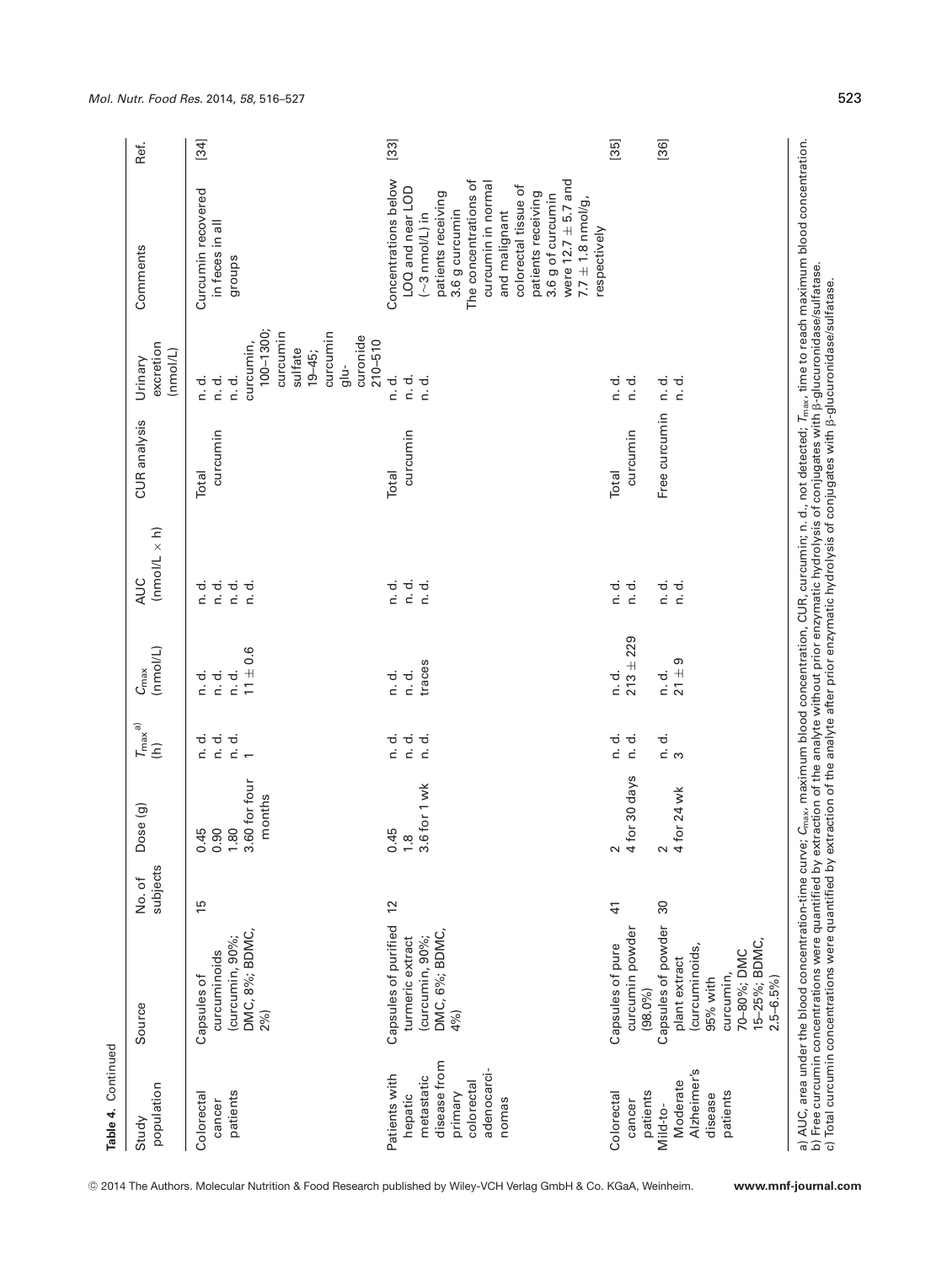| population<br>Study                                                                                                                                           | Dosage form                                                                                                                                                                                              | Product name                            | subjects<br>No.of | Dose<br>$\widehat{\mathbf{e}}$ | $T_{\text{max}}^{a)}$ (h)                  | (nmol/L)<br>$C_{\max}$                                  | $\times$ h)<br>(nmol/L<br><b>AUC</b>       | CUR analysis                    | excretion<br>Urinary | Ref.                               |
|---------------------------------------------------------------------------------------------------------------------------------------------------------------|----------------------------------------------------------------------------------------------------------------------------------------------------------------------------------------------------------|-----------------------------------------|-------------------|--------------------------------|--------------------------------------------|---------------------------------------------------------|--------------------------------------------|---------------------------------|----------------------|------------------------------------|
| subjects<br>Healthy                                                                                                                                           | combined with 0.02 g<br>curcumin powder<br>of pure piperine<br>Capsules of pure<br>Single oral dose experiments                                                                                          |                                         | $\overline{0}$    | $\sim$                         | 0.75                                       | $489 + 434$                                             | 27<br>$217 \pm$                            | curcumin <sup>b)</sup><br>Free  | n. d.                | [28]                               |
| subjects<br>Healthy                                                                                                                                           | Capsules of curcumin<br>with turmeric<br>powder                                                                                                                                                          | Biocurcumax <sup>TM</sup><br>$BCM-95TM$ | $\overline{1}$    | $\sim$                         | ω                                          | 1240                                                    | 8690                                       | curcumin<br>Free                | n. d.                | $\begin{bmatrix} 37 \end{bmatrix}$ |
| subjects<br>Healthy                                                                                                                                           | Capsules of solid lipid<br>which, curcumin<br>nanoparticles of<br>essential oils                                                                                                                         | Longvida <sup>TM</sup>                  | ဖ                 | 0.65                           | $2 \pm 0.4$                                | 5<br>$61 +$                                             | 484 ± 74                                   | curcumin<br>Free                | n. d.                | $[41]$                             |
| subjects<br>Healthy                                                                                                                                           | phosphatidylcholine<br>Capsules of a<br>$> 60\%$                                                                                                                                                         | <b>Meriva<sup>TM</sup></b>              | თ                 | 0.209<br>0.376                 | 0.6<br>$4\pm0.8$<br>$3.8 \pm$              | 16<br>34<br>$\overline{+}$<br>$1765 \pm$<br>66          | 740 ± 186<br>355<br>1460 ±                 | curcumin <sup>c)</sup><br>Total | n. d.                | $[38]$                             |
| Healthy                                                                                                                                                       | Submicron (nano)<br>complex                                                                                                                                                                              | Theracurmin <sup>TM</sup>               | $\overline{4}$    | 0.03                           |                                            | 35<br>$\overline{+}$<br>80                              | $307 + 166$                                | Total                           | $\frac{d}{d}$        | $\left[ 39\right]$                 |
| subjects<br>subjects<br>Healthy                                                                                                                               | suspension in water<br>submicron (nano)<br>Capsules of a                                                                                                                                                 | Theracurmin <sup>TM</sup>               | ဖ                 | 0.15<br>0.21                   | 4<br>4                                     | $513 \pm 130$<br>$747 \pm 182$                          | $10 \pm 1167$<br>$7 + 950$                 | curcumin<br>curcumin<br>Total   | ರ.<br>c              | [40]                               |
| Patients with<br>osteosar-<br>coma                                                                                                                            | Capsules of solid lipid<br>which, curcumin<br>nanoparticle of<br>suspension<br>$> 60\%$                                                                                                                  | Longvida <sup>TM</sup>                  | $\overline{1}$    | റ ന<br>$\overline{4}$          | $\pm 1.6$<br>$4\pm0.4$<br>$2 \pm 0.2$<br>4 | $111 \pm 24$<br>$85 \pm 16$<br>$\overline{1}$<br>$+$ 88 | $819 \pm 113$<br>$1017 + 74$<br>$513 + 33$ | curcumin<br>Free                | n. d.                | $[41]$                             |
| b) Free curcumin concentrations were quantified by extraction of the analyte without prior enzymatic hydrolysis of conjugates with β-glucuronidase/sulfatase. | a) AUC, area under the blood concentration-time curve; C <sub>max</sub> , maximum blood concentration; CUR, curcumin; n. d., not detected; T <sub>max</sub> , time to reach maximum blood concentration. |                                         |                   |                                |                                            |                                                         |                                            |                                 |                      |                                    |

c) Total curcumin concentrations were quantified by extraction of the analyte after prior enzymatic hydrolysis of conjugates with -glucuronidase/sulfatase.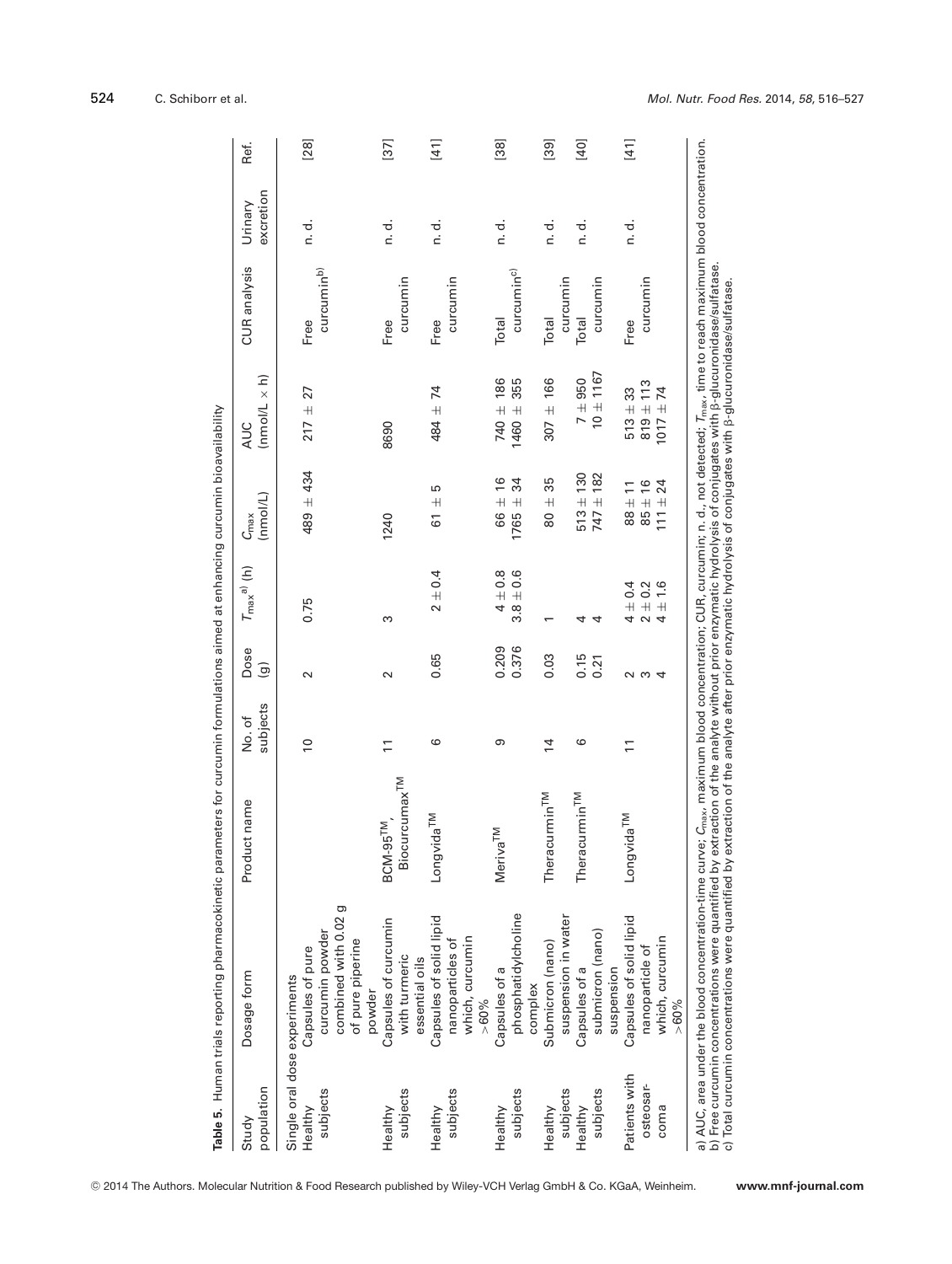The ingestion of a single oral dose of 500 mg curcuminoids (410 mg curcumin) as micelles resulted in a mean plasma*C*max of 3228 nmol/L for all study subjects compared to 7 nmol/L after the administration of native curcuminoids. To the best of our knowledge, the hitherto highest published curcumin plasma C<sub>max</sub> of 8420 nmol/L were achieved with a single oral dose of 10 g curcumin [30], followed by  $C_{\text{max}}$  of 1770 and 1765 nmol/L after intake of a single oral dose of 8 g native or 376 mg liposomal curcumin ("Meriva"; Table 4) [31, 38]. Only very small amounts of curcumin reach the circulation after oral administration in humans, even when very high doses of native curcumin are administered (Tables 4 and 5). Therefore, solutions to overcome the low bioavailability of curcumin, such as the inhibition of curcumin metabolism with adjuvants as well as novel solid and liquid oral delivery systems, are intensively investigated. Solid lipid nanoparticles and a micronized form of crystalline curcumin have already been introduced to clinical trials [9, 46].

The use of adjuvants, such as piperine [28] or turmeric essential oils [37], enhanced curcumin bioavailability (based on AUC) 20- or 7-fold, respectively (Table 5). Incorporation of curcumin into lecithin (mainly phosphatidylcholine) liposomes resulted in a *ca*. fourfold better absorption (based on AUC) than native curcumin in nine healthy volunteers [38]. The bioavailability of a micronized form of crystalline curcumin ("Theracurmin<sup>TM</sup>," prepared from curcumin, ghatti gum, and water), compared to native curcumin, was 27-fold increased (Table 5) [39]. Thus, our micellar delivery system, which enhanced curcumin bioavailability 185-fold (all subjects), appears to be superior to all hitherto tested formulations, while our micronisate (ninefold increase in AUC) is similarly effective as previously reported strategies (Table 5). Furthermore, the C<sub>max</sub> achieved with a single oral dose of 410 mg curcumin from our micellar formulation (women, 3.7  $\mu$ mol/L; men 2.6  $\mu$ mol/L) are higher than those observed after the intake of 8 g of native curcumin [31].

The present study revealed sex differences with respect to the plasma AUC of curcumin. Women absorbed curcumin to a larger extent (higher *C<sub>max</sub>* and AUC) than men (Table 2). This could be due to the reportedly higher expression and activity of the hepatic drug efflux transporter P-glycoprotein (MDR1) and some isoforms of the glucuronosyltransferases and sulfotransferases, enzymes involved in curcumin biotransformation, in men [47]. However, the differences in bodyweight (Table 1), blood volume, and body fat, which ultimately lead to smaller volumes of distribution in women, may also account for the observed differences [47].

Less than 0.2% of the oral dose of curcumin was excreted with urine within 24 h. Thus, >98.8% of the ingested curcumin was either excreted via the bile and feces or may have been distributed to body tissues where it may potentially exert biological activities.

Free curcumin concentrations as low as 100 nmol/L reversed disease state and reduced IL-18 in Alzheimer's disease models [48, 49], therefore our newly developed curcumin formulations may be suitable vehicles for the delivery of pharmacologically relevant doses of the phytochemical in human intervention trials.

#### **4.1 Concluding remarks**

Our newly developed curcumin micronisate and micelles increased the bioavailability of curcuminoids in humans without affecting liver and kidney function. The micellar formulation in particular increased the absorption of curcumin to a hitherto unrivalled extent. These novel formulations may thus be promising new tools to safely deliver the nutraceutical in clinical trials. Further human studies aimed at comparing the bioavailability and therapeutic efficacy of curcumin micelles in young versus aged subjects are under way in our laboratory.

*The study was financially supported by the German Federal Ministry of Education and Research (BMBF) by means of a research network grant (01EA1334A). We thank Hans Konrad Biesalski for his kind help with the application for ethical clearance, Maryam Basrai, Caroline Betz, and Astrid Gunther for ¨ their help with sample collection, and Eva-Marie Ziegler and Marco Walter (all from the University of Hohenheim) for valuable technical assistance.*

*DB developed and provided the micellar formulation. ST and JJ developed and provided the curcumin micronisate. JF designed and CS and AK conducted the study. CS analyzed data and performed statistical analysis. CS and JF wrote the first draft of the manuscript and all authors read, edited, and approved the final manuscript. JF had primary responsibility for the final content.*

*Potential conflict of interest statement: DB is the founder and CEO of AQUANOVA AG, the holder of multiple patents on the micellar solubilization technology, and markets the developed curcumin micelles for profit. JJ works and ST worked for a company producing and selling micronisates. The role of the industry partners in this project was solely to develop the curcumin formulations and to provide them in sufficient quantity for the human trial. Data acquisition and interpretation was performed by the authors from the University of Hohenheim. CS, AK and JF have no known conflict of interest.*

# **5 References**

- [1] Jemal, A., Murray, T., Ward, E., Samuels, A. et al., Cancer statistics, 2005. *CA Cancer. J. Clin.* 2005, *55*, 10–30.
- [2] Sharma, R. A., Steward, W. P., Gescher, A. J., Pharmacokinetics and pharmacodynamics of curcumin. *Adv. Exp. Med. Biol.* 2007, *595*, 453–470.
- [3] Golombick, T., Diamond, T. H., Manoharan, A., Ramakrishna, R., Monoclonal gammopathy of undetermined significance, smoldering multiple myeloma, and curcumin: a randomized, double-blind placebo-controlled cross-over 4g study and an open-label 8g extension study. *Am. J. Hematol.* 2012, *87*, 455–460.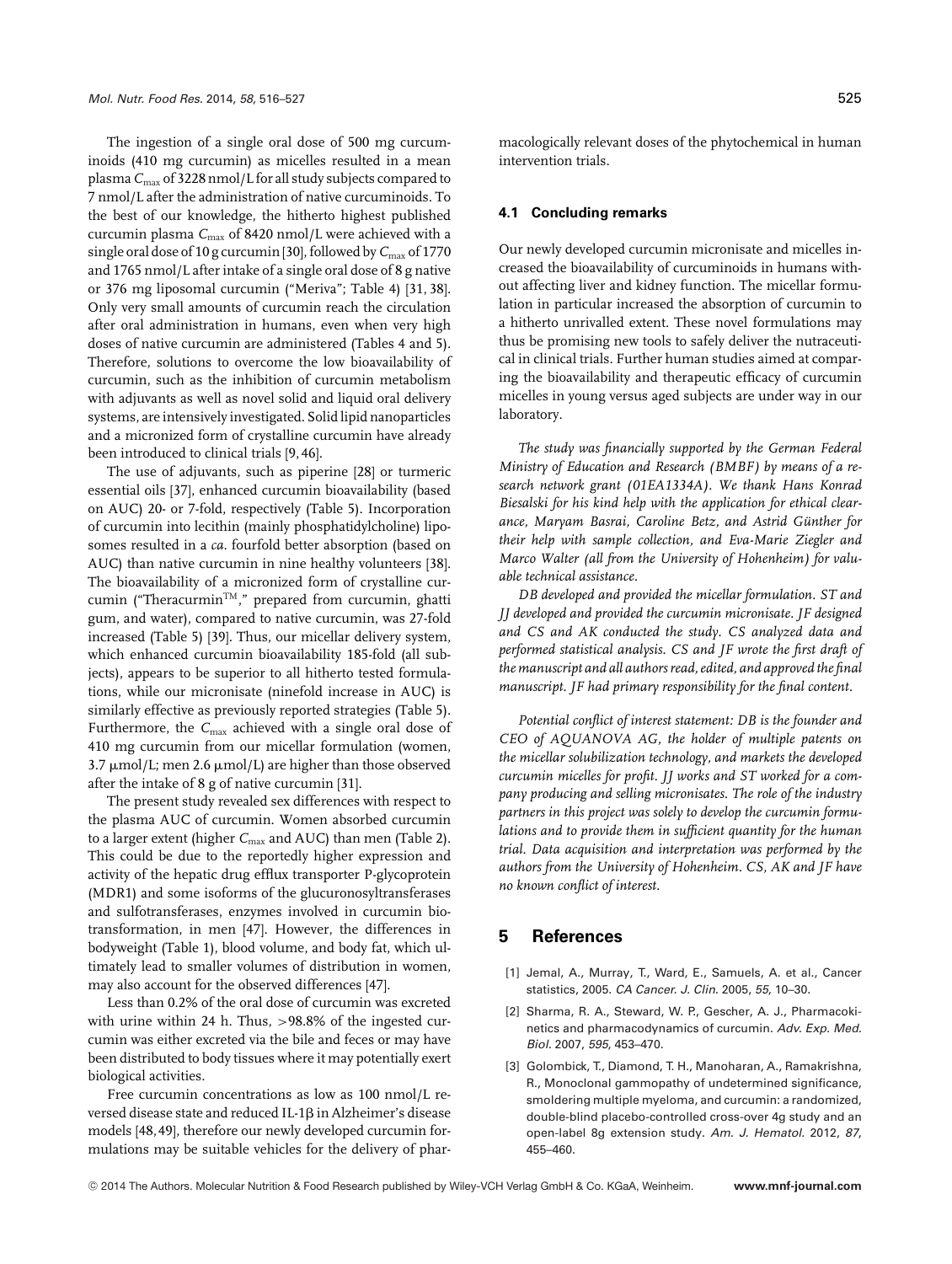- [4] Ide, H., Tokiwa, S., Sakamaki, K., Nishio, K. et al., Combined inhibitory effects of soy isoflavones and curcumin on the production of prostate-specific antigen. *Prostate* 2010, *70*, 1127–1133.
- [5] Chuengsamarn, S., Rattanamongkolgul, S., Luechapudiporn, R., Phisalaphong, C. et al., Curcumin extract for prevention of type 2 diabetes. *Diabetes Care* 2012, *35*, 2121–2127.
- [6] Alwi, I., Santoso, T., Suyono, S., Sutrisna, B. et al., The effect of curcumin on lipid level in patients with acute coronary syndrome. *Acta. Med. Indones* 2008, *40*, 201–210.
- [7] Akazawa, N., Choi, Y., Miyaki, A., Tanabe, Y. et al., Curcumin ingestion and exercise training improve vascular endothelial function in postmenopausal women. *Nutr. Res.* 2012, *32*, 795–799.
- [8] Khajehdehi, P., Zanjaninejad, B., Aflaki, E., Nazarinia, M. et al., Oral supplementation of turmeric decreases proteinuria, hematuria, and systolic blood pressure in patients suffering from relapsing or refractory lupus nephritis: a randomized and placebo-controlled study. *J. Ren. Nutr.* 2012, *22*, 50–57.
- [9] Sugawara, J., Akazawa, N., Miyaki, A., Choi, Y. et al., Effect of endurance exercise training and curcumin intake on central arterial hemodynamics in postmenopausal women: pilot study. *Am. J. Hypertens.* 2012, *25*, 651–656.
- [10] Pareyson, D., Marchesi, C., Natural history and treatment of peripheral inherited neuropathies. *Adv. Exp. Med. Biol.* 2009, *652*, 207–224.
- [11] von Geldern, G., Mowry, E. M., The influence of nutritional factors on the prognosis of multiple sclerosis. *Nat. Rev. Neurol.* 2012, *8*, 678–689.
- [12] Chandran, B., Goel, A., A randomized, pilot study to assess the efficacy and safety of curcumin in patients with active rheumatoid arthritis. *Phytother. Res.* 2012, *26*, 1719–1725.
- [13] Jurenka, J. S., Anti-inflammatory properties of curcumin, a major constituent of *Curcuma longa*: a review of preclinical and clinical research. *Altern. Med. Rev.* 2009, *14*, 141–153.
- [14] Schaffer, M., Schaffer, P. M., Zidan, J., Bar Sela, G., Curcuma as a functional food in the control of cancer and inflammation. *Curr. Opin. Clin. Nutr. Metab. Care* 2011, *14*, 588–597.
- [15] Shehzad, A., Ha, T., Subhan, F., Lee, Y. S., New mechanisms and the anti-inflammatory role of curcumin in obesity and obesity-related metabolic diseases. *Eur. J. Nutr.* 2011, *50*, 151–161.
- [16] Dal Piaz F, B. A., Belisario, M. A., De Tommasi, N., Thioredoxin system modulation by plant and fungal secondary metabolites. *Curr. Med. Chem.* 2010, *17*, 479–494.
- [17] Karlstetter, M., Lippe, E., Walczak, Y., Moehle, C. et al., Curcumin is a potent modulator of microglial gene expression and migration. *J. Neuroinflammat.* 2011, *8*, 125. doi:10.1186/1742-2094-8-125.
- [18] Belakavadi, M., Salimath, B. P., Mechanism of inhibition of ascites tumor growth in mice by curcumin is mediated by NF-kB and caspase activated DNase. *Mol. Cell Biochem.* 2005, *273*, 57–67.
- [19] Kuo, C. L., Wu, S. Y., Ip, S. W., Wu, P. P. et al., Apoptotic death in curcumin-treated NPC-TW 076 human nasopharyn-

geal carcinoma cells is mediated through the ROS, mitochondrial depolarization and caspase-3-dependent signaling responses. *Int. J. Oncol.* 2011, *39*, 319–328.

- [20] Thayyullathil, F., Chathoth, S., Hago, A., Patel, M. et al., Rapid reactive oxygen species (ROS) generation induced by curcumin leads to caspase-dependent and -independent apoptosis in L929 cells. *Free Radic. Biol. Med.* 2008, *45*, 1403–1412.
- [21] Liu, H., Liang, Y., Wang, L., Tian, L. et al., In vivo and in vitro suppression of hepatocellular carcinoma by EF24, a curcumin analog. *PLoS One* 2012, *7*, e48075.
- [22] Anand, K., Sarkar, A., Kumar, A., Ambasta, R. K. et al., Combinatorial antitumor effect of naringenin and curcumin elicit angioinhibitory activities in vivo. *Nutr. Cancer* 2012, *64*, 714– 724.
- [23] El-Azab, M., Hishe, H., Moustafa, Y., El-Awady el, S., Antiangiogenic effect of resveratrol or curcumin in Ehrlich ascites carcinoma-bearing mice. *Eur. J. Pharmacol.* 2011, *652*, 7–14.
- [24] Eckert, G. P., Schiborr, C., Hagl, S., Abdel-Kader, R. et al., Curcumin prevents mitochondrial dysfunction in the brain of the senescence-accelerated mouse-prone 8. *Neurochem. Int.* 2013, *62*, 595–602.
- [25] Jaruga, E., Salvioli, S., Dobrucki, J., Chrul, S. et al., Apoptosis-like, reversible changes in plasma membrane asymmetry and permeability, and transient modifications in mitochondrial membrane potential induced by curcumin in rat thymocytes. *FEBS Lett.* 1998, *433*, 287–293.
- [26] Kurita, T., Makino, Y., Novel curcumin oral delivery systems. *Anticancer Res.* 2013, *33*, 2807–2821.
- [27] Pan, M. H., Huang, T. M., Lin, J. K., Biotransformation of curcumin through reduction and glucuronidation in mice. *Drug Metab. Dispos.* 1999, *27*, 486–494.
- [28] Shoba, G., Joy, D., Joseph, T., Majeed, M. et al., Influence of piperine on the pharmacokinetics of curcumin in animals and human volunteers. *Planta Med.* 1998, *64*, 353–356.
- [29] Sharma, R. A., McLelland, H. R., Hill, K. A., Ireson, C. R. et al., Pharmacodynamic and pharmacokinetic study of oral Curcuma extract in patients with colorectal cancer. *Clin. Cancer Res.* 2001, *7*, 1894–1900.
- [30] Vareed, S. K., Kakarala, M., Ruffin, M. T., Crowell, J. A. et al., Pharmacokinetics of curcumin conjugate metabolites in healthy human subjects. *Cancer Epidemiol. Biomarkers Prev.* 2008, *17*, 1411–1417.
- [31] Cheng, A. L., Hsu, C. H., Lin, J. K., Hsu, M. M. et al., Phase I clinical trial of curcumin, a chemopreventive agent, in patients with high-risk or pre-malignant lesions. *Anticancer Res.* 2001, *21*, 2895–2900.
- [32] Lao, C. D., Ruffin, M. T., Normolle, D., Heath, D. D. et al., Dose escalation of a curcuminoid formulation. *BMC Complement. Alter. Med.* 2006, *6*, 10. doi:10.1186/1472-6882-6-10.
- [33] Garcea, G., Berry, D. P., Jones, D. J., Singh, R. et al., Consumption of the putative chemopreventive agent curcumin by cancer patients: assessment of curcumin levels in the colorectum and their pharmacodynamic consequences. *Cancer Epidemiol. Biomarkers Prev.* 2005, *14*, 120–125.
- [34] Sharma, R. A., Euden, S. A., Platton, S. L., Cooke, D. N. et al., Phase I clinical trial of oral curcumin: biomarkers of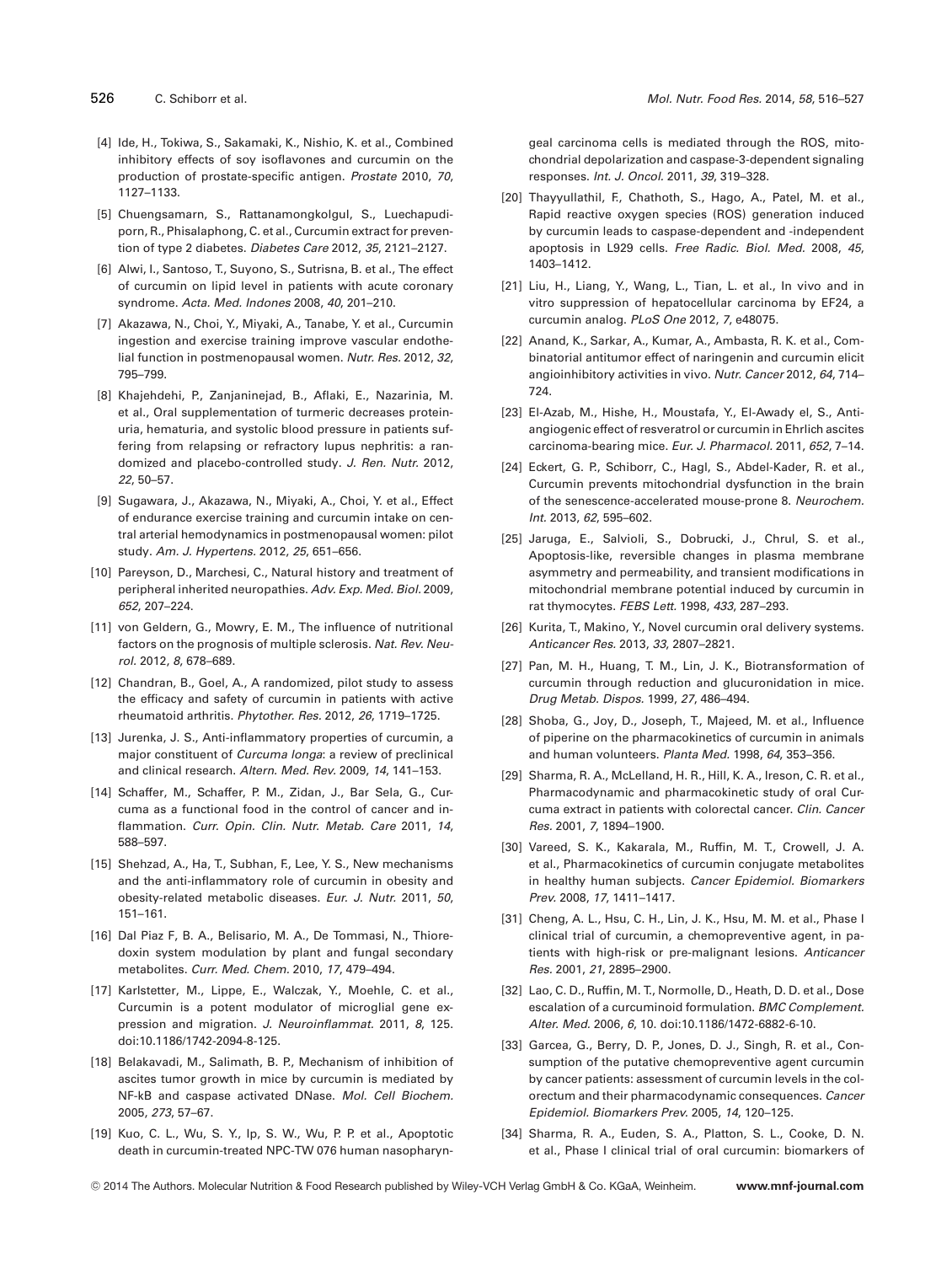systemic activity and compliance. *Clin Cancer Res.* 2004, *10*, 6847–6854.

- [35] Carroll, R. E., Benya, R. V., Turgeon, D. K., Vareed, S. et al., Phase IIa clinical trial of curcumin for the prevention of colorectal neoplasia. *Cancer Prev. Res. (Phila)* 2011, *4*, 354–364.
- [36] Ringman, J. M., Frautschy, S. A., Teng, E., Begum, A. N. et al., Oral curcumin for Alzheimer's disease: tolerability and efficacy in a 24-week randomized, double blind, placebo-controlled study. *Alzheimers Res. Ther.* 2012, *4*, 43. doi:10.1186/alzrt146.
- [37] Antony, B., Merina, B., Iyer, V. S., Judy, N. et al., A pilot cross-over study to evaluate human oral bioavailability of BCM-95CG (Biocurcumax), a novel bioenhanced preparation of curcumin. *Indian J. Pharm. Sci.* 2008, *70*, 445–449.
- [38] Cuomo, J., Appendino, G., Dern, A. S., Schneider, E. et al., Comparative absorption of a standardized curcuminoid mixture and its lecithin formulation. *J. Nat. Prod.* 2011, *74*, 664– 669.
- [39] Sasaki, H., Sunagawa, Y., Takahashi, K., Imaizumi, A. et al., Innovative preparation of curcumin for improved oral bioavailability. *Biol. Pharm. Bull.* 2011, *34*, 660–665.
- [40] Kanai, M., Imaizumi, A., Otsuka, Y., Sasaki, H. et al., Doseescalation and pharmacokinetic study of nanoparticle curcumin, a potential anticancer agent with improved bioavailability, in healthy human volunteers. *Cancer Chemother. Pharmacol.* 2012, *69*, 65–70.
- [41] Gota, V. S., Maru, G. B., Soni, T. G., Gandhi, T. R. et al., Safety and pharmacokinetics of a solid lipid curcumin particle for-

mulation in osteosarcoma patients and healthy volunteers. *J. Agric. Food Chem.* 2010, *58*, 2095–2099.

- [42] Savjani, K. T., Gajjar, A. K., Savjani, J. K., Drug solubility: importance and enhancement techniques. *ISRN Pharm.* 2012, *2012*, 195727. doi: 10.5402/2012/195727.
- [43] Brunner, G., Applications of supercritical fluids. *Ann. Rev. Chem. Biomol. Eng.* 2010, *1*, 321–342.
- [44] Heath, D. D., Pruitt, M. A., Brenner, D. E., Rock, C. L., Curcumin in plasma and urine: quantitation by high-performance liquid chromatography. *J. Chromatogr. B Analyt. Technol. Biomed. Life Sci.* 2003, *783*, 287–295.
- [45] Stahl, W., van den Berg, H., Arthur, J., Bast, A. et al., Bioavailability and metabolism. *Mol. Aspects Med.* 2002, *23*, 39–100.
- [46] DiSilvestro, R. A., Joseph, E., Zhao, S., Bomser, J., Diverse effects of a low dose supplement of lipidated curcumin in healthy middle aged people. *Nutr. J.* 2012, *11*, 79. doi:10.1186/1475-2891-11-79.
- [47] Meibohm, B., Beierle, I., Derendorf, H., How important are gender differences in pharmacokinetics? *Clin. Pharmacokinet.* 2002, *41*, 329–342.
- [48] Ono, K., Hasegawa, K., Naiki, H., Yamada, M., Curcumin has potent anti-amyloidogenic effects for Alzheimer's beta-amyloid fibrils in vitro. *J. Neurosci. Res.* 2004, *75*, 742–750.
- [49] Lim, G. P., Chu, T., Yang, F., Beech, W. et al., The curry spice curcumin reduces oxidative damage and amyloid pathology in an Alzheimer transgenic mouse. *J. Neurosci.* 2001, *21*, 8370–8377.